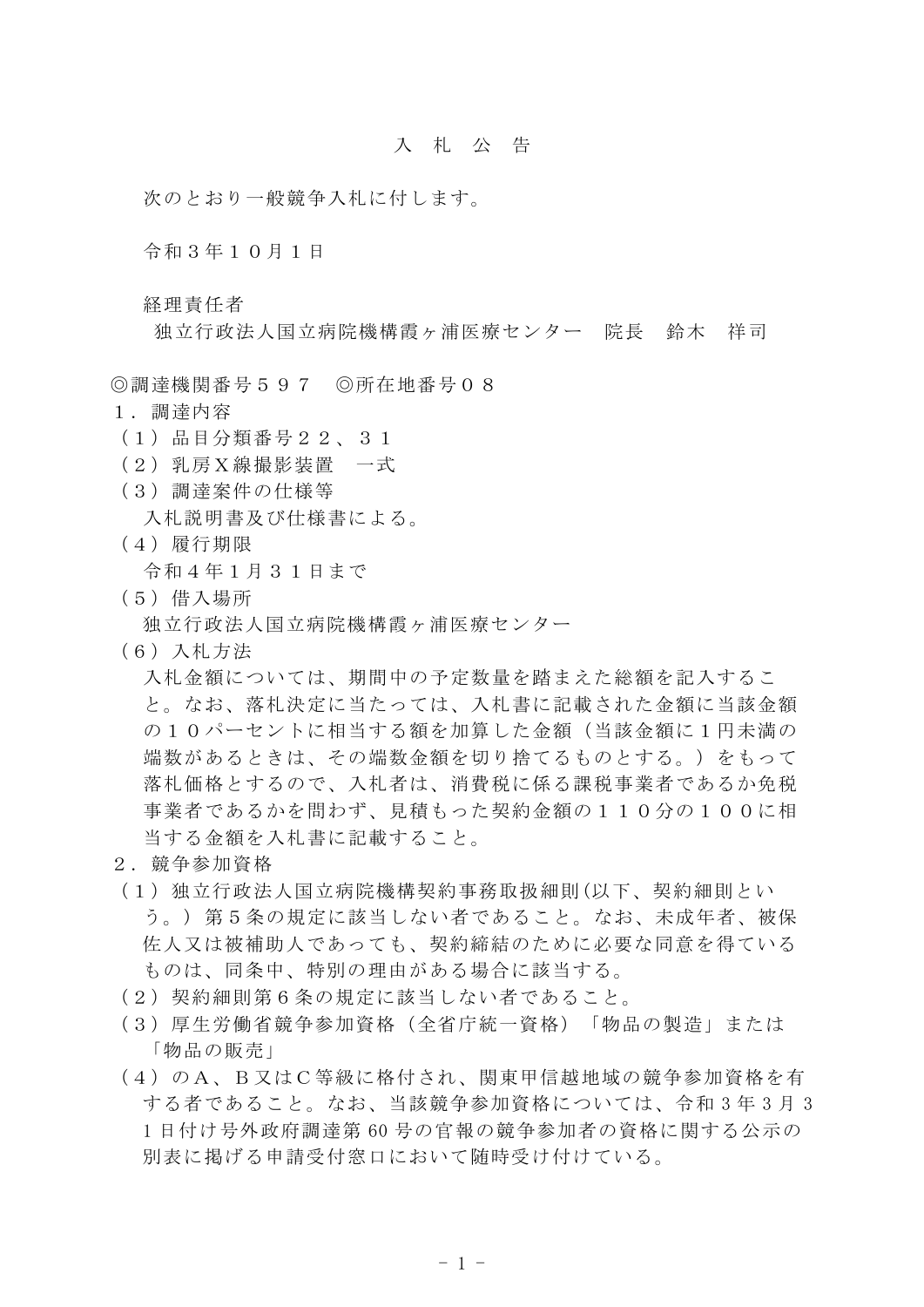- (5)契約細則第4条の規定に基づき、経理責任者が定める資格を有する者 であること。
- 3.入札書の提出場所等
- (1)入札書の提出場所、契約条項を示す場所、入札説明書の交付場所及び問 い合わせ先

〒300-8585 茨城県土浦市下高津2-7-14 独立行政法人国立病院機構霞ヶ浦医療センター

事務部長 伊藤 裕和 電話 029-826-7552

- (2)入札説明会 実施しない
- (3)入札書の受領期限

令和 3 年 11 月 22 日 17 時 00 分

(4)開札の場所

独立行政法人国立病院機構霞ヶ浦医療センター研修棟2階第1会議室

(5)開札の日時

令和 3 年 11 月 25 日 11 時 00 分

- 4.その他
- (1)契約手続において使用する言語及び通貨日本語及び日本国通貨。
- (2)入札保証金及び契約保証金免除
- (3)入札者に要求される事項この一般競争に参加を希望する者は、封印し た入札書に 1 の(2)に示した購入等件名を履行できることを証明する書 類を添付して入札書の受領期限までに提出しなければならない。入札者 は、開札日の前日までの間において、経理責任者から当該書類に関し説 明を求められた場合は、それに応じなければならない。
- (4)入札の無効本公告に示した競争参加資格のない者の提出した入札書、 入札者に求められる義務を履行しなかった者の提出した入札書は無効と する。
- (5)契約書作成の要否 要
- (6)落札者の決定方法

契約細則第21条の規定に基づいて作成された予定価格の制限の範囲内 で最低の価格をもって有効な入札を行った入札者を落札者とする。ただ し、落札者となるべき者の入札価格によっては、その者により該当契約 の内容に適合した履行がなされないおそれがあると認められるとき、又 はその者と契約を締結することが公正な取引の秩序を乱すこととなるお それがあって著しく不適当であると認められるときは、予定価格の制限 の範囲内の価格をもって入札した他の者のうち最低の価格をもって入札 した者を落札者とすることがある。

- (7)詳細は入札説明書による。
- 5.Summary
- $(1)$  Official in charge of disbursement of the procuring entity : S